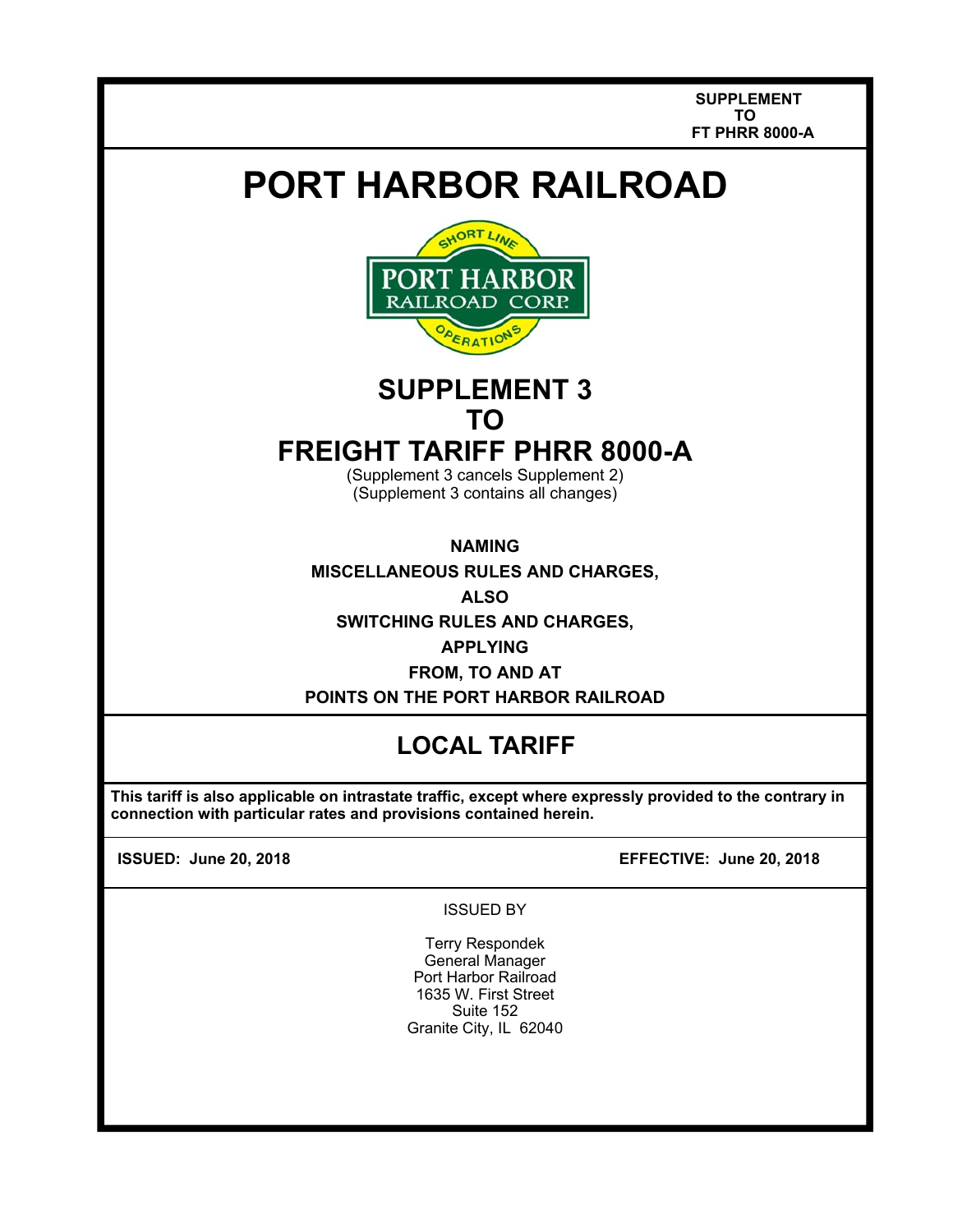### **SUPPLEMENT 3 TO FT PHRR 8000-A**

| <b>SUBJECT</b><br><b>Articulated Cars</b><br><b>Buffer Cars</b>                                     | <b>ITEM</b> |
|-----------------------------------------------------------------------------------------------------|-------------|
|                                                                                                     |             |
|                                                                                                     | 165         |
|                                                                                                     | 162         |
| Cars Interchanged in Error                                                                          | 125         |
| Cars Moved from Initial Hold Point or Point of<br>Loading or Unloading                              | 40          |
| Cars Released and Subsequently Returned to<br>Industry                                              | 150         |
| Cars Unable to Place at Interchange due to<br>Connection not making Interchange Tracks<br>Available | 138         |
| Charge for Heavy Duty Flat Cars                                                                     | 158         |
| Charge for Repositioning, Reblocking, and/or<br>Reducing Cars for Connecting Carriers               | 128         |
| Charges for Cars of Four (4) and More than Four (4)<br>Axles                                        | 120         |
| Claims                                                                                              | 45          |
| Customers, List of                                                                                  | Page<br>3   |
| Definition of Intra-Plant Switching                                                                 | 200         |
| Definition of Intra-Terminal Switching                                                              | 210         |
| Demurrage                                                                                           | 30          |
| Diversion or Reconsignment                                                                          | 195         |
| Empty Cars Ordered but not Loaded                                                                   | 140         |
| Empty Cars Ordered to be placed on another<br>Customer                                              | 35          |
| Explanation of Abbreviations and Reference Marks                                                    | Page<br>11  |
| Failure to Pull Interchange                                                                         | 135         |
| General Switching and Line-Haul Service Between<br>Connecting Line(s) and PHRR Industries           | 260         |
| Handling of Cars Delivered in Bad Order Condition                                                   | 168         |
| Handling of Cars Received in Bad Order Condition                                                    | 170         |
| Hazardous Freight                                                                                   | 100         |
| <b>Idler or Trailer Cars</b>                                                                        | 160         |
| Improper Cars Furnished for Loading by Connecting<br>Lines                                          | 145         |
| Intra-Plant Switching Charge                                                                        | 230         |
| Intra-Terminal Switching Charge                                                                     | 240         |
| (Continued in next column)                                                                          |             |

| <b>TABLE OF CONTENTS</b>                                |             |
|---------------------------------------------------------|-------------|
| <b>SUBJECT</b>                                          | <b>ITEM</b> |
| Limitation of Liability                                 | 20          |
| <b>Loaded Cars Refused</b>                              | 112         |
| Loads Requiring Clearing of Adjacent Tracks             | 115         |
| Method of Canceling Items                               | 10          |
| Moving Cars to and from Storage/Hold Tracks             | 310         |
| Opening and Closing of Freight Car Doors                | 175         |
| <b>Overloaded Cars</b>                                  | 118         |
| Payment of Charges                                      | 50          |
| Perishables                                             | 105         |
| Rail Security-Sensitive Material (RSSM)                 | 104         |
| Reference to Tariffs, Items, Notes, Etc.                | 5           |
| <b>Repositioning Cars</b>                               | 155         |
| Re-Spotting (Set-Back) Charge                           | 148         |
| <b>Security Deposit</b>                                 | 60          |
| <b>Special Switching Service</b>                        | 270         |
| <b>Standby Service</b>                                  | 110         |
| <b>Submitting Shipping Instructions</b>                 | 190         |
| <b>Supplements and Reissues</b>                         | 15          |
| Team Track Usage                                        | 180         |
| Turning of Cars to Permit Loading or Unloading,<br>Etc. | 130         |
| Unloading and Release of Equipment at Destina-<br>tion  | 25          |
|                                                         |             |

For explanation of terms, abbreviations and reference marks not shown herein, see last page of tariff.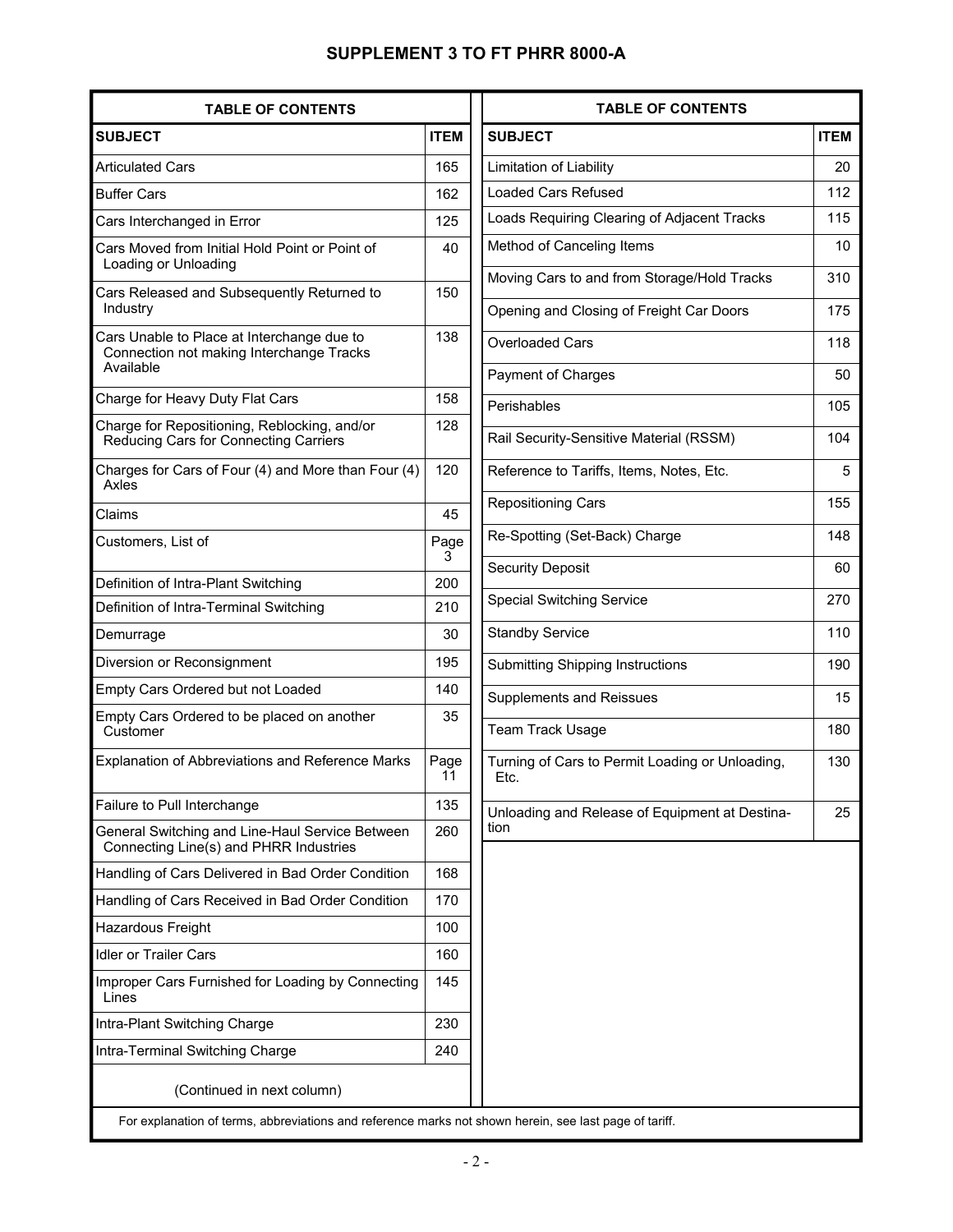| <b>LIST OF CUSTOMERS[C]</b>                                                                                                                                                                                                                       | <b>SECTION 1</b><br><b>MISCELLANEOUS RULES AND CHARGES</b>                                                                                                                            |
|---------------------------------------------------------------------------------------------------------------------------------------------------------------------------------------------------------------------------------------------------|---------------------------------------------------------------------------------------------------------------------------------------------------------------------------------------|
| Airgas Specialty Products, Inc<br>264 East Street                                                                                                                                                                                                 | <b>ITEM 162</b>                                                                                                                                                                       |
| Madison, IL 62060                                                                                                                                                                                                                                 | <b>BUFFER CARS</b>                                                                                                                                                                    |
| America's Central Port<br>1635 West Fourth Street<br>Granite City, IL 62040                                                                                                                                                                       | When Buffer cars are used, the charge for such car will be<br>\$160.00 per car.                                                                                                       |
| Celta Chemical, INC<br>2 <sup>nd</sup> Street, Warehouse 1A<br>Granite City, IL 62040                                                                                                                                                             | BUFFER CARS - Buffer cars are to be placed between the<br>locomotive engine and shipments as required by Federal<br>Regulations. Buffer cars must meet the following<br>requirements: |
| Grain Densification International (GDI)<br>1350 West Fourth Street<br>Granite City, IL 62040                                                                                                                                                      | • Must be a boxcar, covered hopper, gondola or tank<br>car. The buffer cannot be a flat car.                                                                                          |
| <b>Green Plains Madison LLC</b>                                                                                                                                                                                                                   | • Must have a high-strength coupler (Grade E<br>Coupler).                                                                                                                             |
| 395 Bissell Street<br>Madison, IL 62060                                                                                                                                                                                                           | • The length of the car must be at least 45 feet and not<br>greater than 75 feet.                                                                                                     |
| Madison Harbor Terminal [A]<br>% SCF Lewis & Clark Terminals                                                                                                                                                                                      | • Must be loaded with a non-hazardous inert material<br>that does not shift in train service.                                                                                         |
| (Leased Track)<br>396 Bissell Street                                                                                                                                                                                                              | • Gross weight of car must be a minimum of 45 tons.                                                                                                                                   |
| Granite City, IL 62040                                                                                                                                                                                                                            | • It is the responsibility of the Customer to provide                                                                                                                                 |
| <b>Mattingly Lumber</b><br>410 East Street<br>Granite City, IL 62040                                                                                                                                                                              | buffer cars that are in good mechanical condition.<br>If a car fails inspection, this railroad retains the right<br>to refuse to provide train service.).                             |
| Mississippi Lime Company [A]<br>3rd Street<br>(Team Track)<br>Granite City, IL 62040<br>Port Harbor Railroad<br>1635 West First Street<br>Granite City, IL 62040<br><b>Rivers Edge Terminals</b><br>1230 Seventh Street<br>Granite City, IL 62040 |                                                                                                                                                                                       |
| <b>SCF Lewis &amp; Clark Terminals</b><br>396 Bissell Street<br>South Port<br>Madison, IL 62060                                                                                                                                                   |                                                                                                                                                                                       |
| <b>Strobel Energy Logistics</b><br>3rd Street<br>Granite City, IL 62040                                                                                                                                                                           |                                                                                                                                                                                       |
| <b>Tri-City Regional Port District</b><br>1635 West First Street<br>Granite City, IL 62040                                                                                                                                                        |                                                                                                                                                                                       |
| For explanation of terms, abbreviations and reference marks not shown herein, see last page of tariff.                                                                                                                                            |                                                                                                                                                                                       |